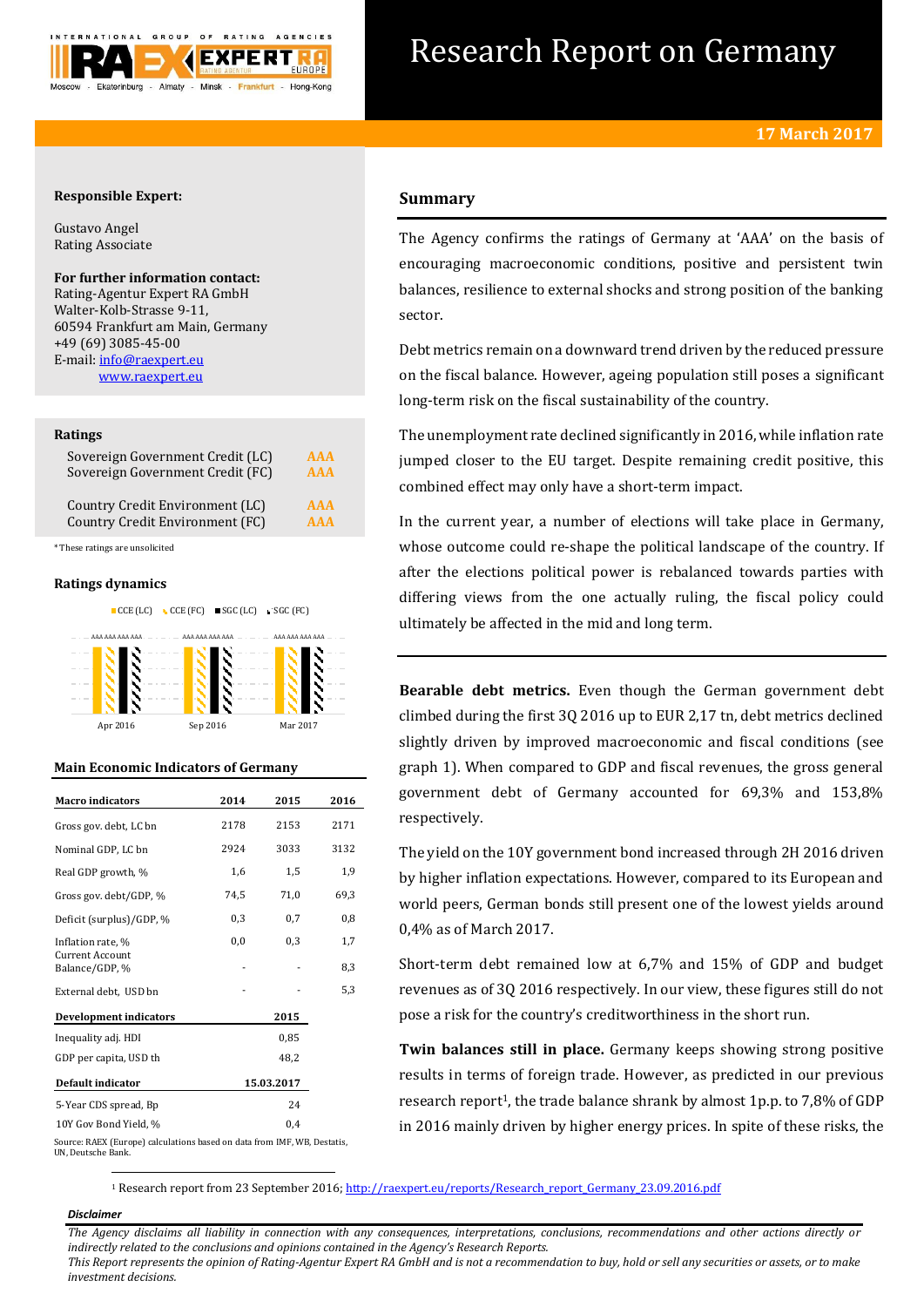

Agency considers that the external position of Germany will prevail in 2017 as a result of the country's highly competitive export sector.

The German government also keeps reporting increasing fiscal surpluses. In 2016, it reached its largest surplus figure since reunification as revenues grew 4% from a year before, due to a large increase in income and property tax payments (+6,5%) as well as social contributions  $(+4,6%)$ . Despite these results, the fiscal balance trend for the following years will be clearer after the Bundestag elections this year. However, ageing population continues posing a significant long-term risk on the fiscal sustainability of the country.

**Solid banking sector stance.** The German banking sector remained solid with assets growing to EUR 7,8 tn or 249% of GDP in 2016. This increase was mainly driven by higher lending to non-financial corporations in the euro area and non-euro area residents (see graph 2). Likewise, the volume of private credit to GDP kept rising along 2016 to around 139%, fueled by the low and flat nominal interest rates and the negative real interest rates which prevail in the Eurozone.

The level of capitalization of German banks grew further in 2016 as shown by the capital to assets ratio which stood at 5,9% in that year. However, Germany remains well below its European peers, as Switzerland, the UK and Italy recorded a ratio of 6,9%, 6,8% and 6,1% respectively in 2016. The growing capitalization of the German banking sector was considered credit-positive for our rating assessment, given the constant increase of NPLs reported in the sector over the past years.

**Increasing inflation.** The inflation rate hiked during 2H 2016 in Germany mainly fueled by higher energy and food prices, reaching 1,9% by January 2017. This figure was close to the 1,8% average recorded in the Euro Area and the 2% target of the European Central Bank (see graph 3).

With such an increase, the inflation rate reached a record high since August 2012, when it stood at 1,7%. Despite the significant recovery, since there are still no convincing signs that underlying inflation is on an upward trend, the ECB decided on 9 March 2017 that the loose monetary policy will remain in place. The Bank decided to keep its assets purchase program unchanged at EUR 60 bn per month and interest rates constant at current levels.

In line with the German Statistical Office (Destatis), we expect the y-o-y inflation rate to accelerate to 2,2% in February mainly driven by further increase in household energy and motor fuel prices. In our view, however, inflation is likely to peak in the coming months, as energy prices are

# **Graph 1:** German government debt metrics, %



Source: RAEX (Europe) calculations based on data from the IMF, WB

### **Graph 2:** Banks assets, EUR tn



Source: RAEX (Europe) calculations based on data from the Bundesbank

*Disclaimer* 

*This Report represents the opinion of Rating-Agentur Expert RA GmbH and is not a recommendation to buy, hold or sell any securities or assets, or to make investment decisions.*

*The Agency disclaims all liability in connection with any consequences, interpretations, conclusions, recommendations and other actions directly or indirectly related to the conclusions and opinions contained in the Agency's Research Reports.*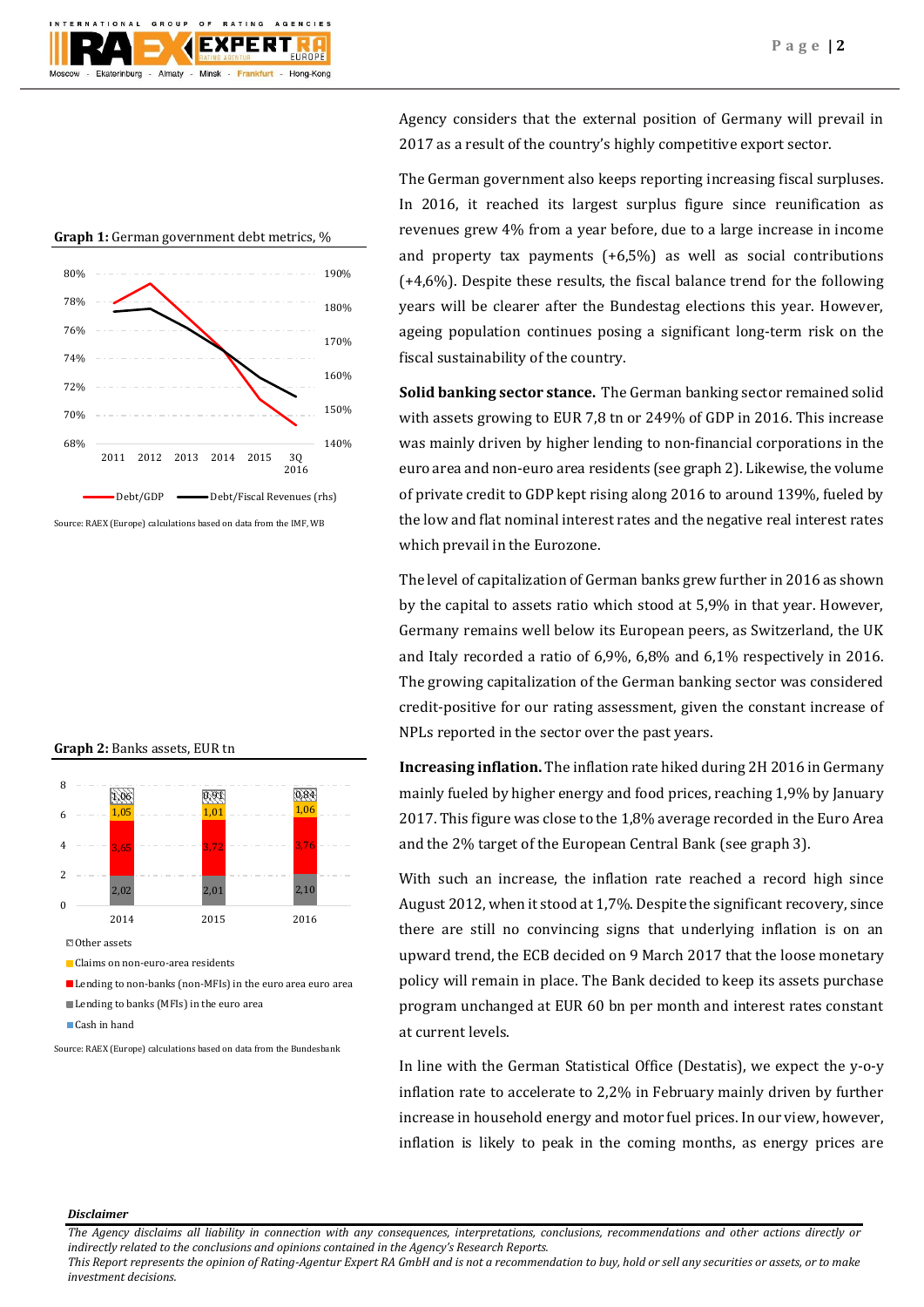

#### **Graph 3:** Inflation rate in Germany, %



Source: RAEX (Europe) calculations based on data from Eurostat





Source: RAEX (Europe) calculations based on data from Destatis

expected to remain relatively stable and the ECB is not intending to change its monetary policy in the near future.

**Strong economic position.** Germany keeps showing high resilience to external imbalances as real GDP increased by 1,2% in 2016. Such increase was mainly driven by internal consumption expenditure and exports which increased by 1,9% and 3,3% respectively in that year. Germany's sustained growth rate has had a direct impact on the unemployment rate in recent years. Despite following the same trend in 2016, unemployment rate dropped relatively more than in previous years, reaching a historical low rate of 3,5% by December. In our view, such a decline could be associated with a short-term effect which took place alongside higher inflation rates. In January 2017, the rate was reported at 4%, which could be reinforcing this view (see graph 4).

**Fiscal policy could shift.** Germany enjoys a strong institutional framework and, in contrast to many of its European peers, a relatively stable political system. The country has a long record of party coalitions and political agreements between the Federal and State governments. This was evidenced by the recent reform of the fiscal equalization scheme2, under which the state governments will cede infrastructure responsibility to the Federal branch in exchange of a stronger role of the federal government in the monitoring of state finances.

Despite having such a strong level of political and institutional development, Germany is facing potential fiscal risks as elections planned for 2017 at a Federal and State levels could potentially change the country's political landscape. Currently, polls results are showing that the two main parties (CDU and SPD) have similar support from population. SPD leaders have already unveiled that the party's policies will be aimed at increasing spending for social benefits and education, which will likely have a negative impact on public finances.

Even though polls are showing that the support for the Eurosceptic party Alternative fuer Deutschland (AfD) is falling, the party will likely reach a number of seats in the Bundestag (legislative branch) for the first time in history. In our view, this would make the composition of the Bundestag more heterogeneous, and with it, the coalition building more challenging.

#### *Disclaimer*

 $\overline{a}$ 

*The Agency disclaims all liability in connection with any consequences, interpretations, conclusions, recommendations and other actions directly or indirectly related to the conclusions and opinions contained in the Agency's Research Reports.*

*This Report represents the opinion of Rating-Agentur Expert RA GmbH and is not a recommendation to buy, hold or sell any securities or assets, or to make investment decisions.*

<sup>&</sup>lt;sup>2</sup> The fiscal equalization scheme is intended to create and maintain equal living conditions for the entire population in the whole Germany through a vertical and horizontal distribution of tax revenues among the different levels of government.